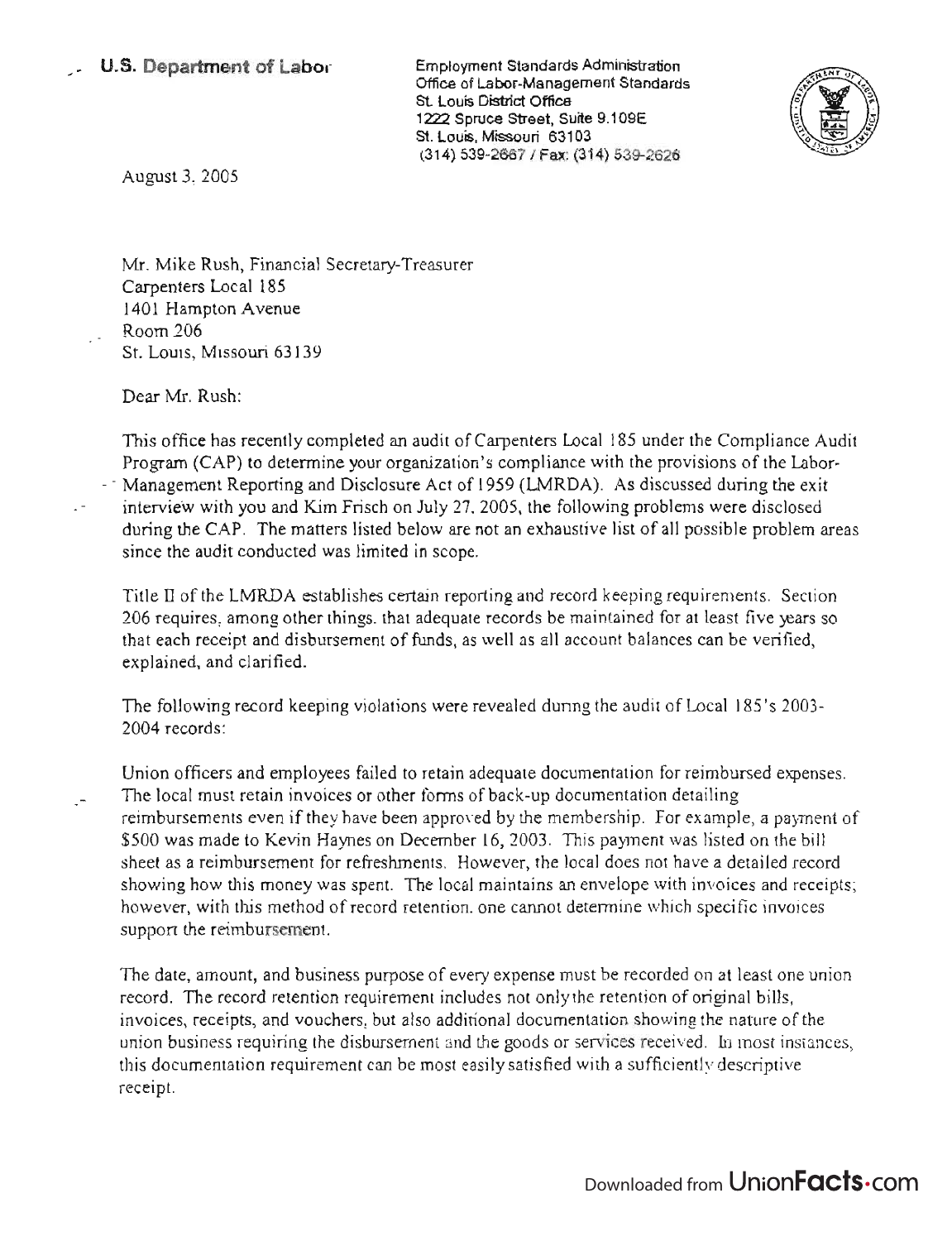The local also failed to maintain an accurate disbursement record. Some disbursements were not included on the local's bill sheets, and most check stubs were not completed. Bank charges were not recorded on any union record. Also, some checks which were voided and not issued were not retained. The local should maintain voided checks along with other check records.

Local 185 failed to retain an inventory of hats, jackets, and other property which was purchased and sold or given away. Records must be retained which account for all union property. In the case of union hats, jackets, and other items sold to members, the date and amount received from every sale must be recorded in at least one record.

The local omitted from its records some checks received from banks for interest earned on certificates of deposit as well as interest earned on bank accounts and investments. Union receipt records must include an adequate identification of each receipt of money. The records should show the exact date that the money was received, the identity of the source of the money, and the individual amount received from each source.

Lastly, officers and employees of the local should avoid holding on to un-deposited union checks for excessive lengths of time. The audit revealed that interest checks from investments were often not deposited for two to thee months upon their receipt. As a positive business practice, deposits should be made in a timely and regular manner.

As agreed, provided that Local 185 maintains adequate documentation for its disbursements in the future and properly keeps records of all receipts, no additional enforcement action will be taken regarding this violation.

The CAP also disclosed a violation of LMRDA Section 201(b), because the completed Labor Organization Annual Report (Form LM-3) to be filed by Local 185 for fiscal year ending December 31, 2004, was deficient in the following area:

The report inaccurately stated both the total receipts and total disbursements of the local. For example, the LM-3 report did not include the purchase or sale of hats and jackets, because the local did not keep a record of this activity.

I am not requiring that Local 185 file an amended LM-3 report for 2004 to correct the deficient items; however, as agreed, your union will properly report the deficient items on all future reports filed with this agency.

The audit also revealed a violation of LMRDA Section 502 (Bonding), which requires that the union's officers and employees be bonded for no less than 10% of the total funds handled by those individuals or their predecessors during the preceding fiscal year. Local 185's officers and employees are currently bonded for \$80,000, but they must be bonded for at least \$92,472. The union should obtain adequate bonding coverage for its officers and employees immediately. Please provide proof of bonding coverage to this office as soon as adequate coverage has been obtained. Upon receipt of the new bond certificate in the required amount, this matter will be resolved.